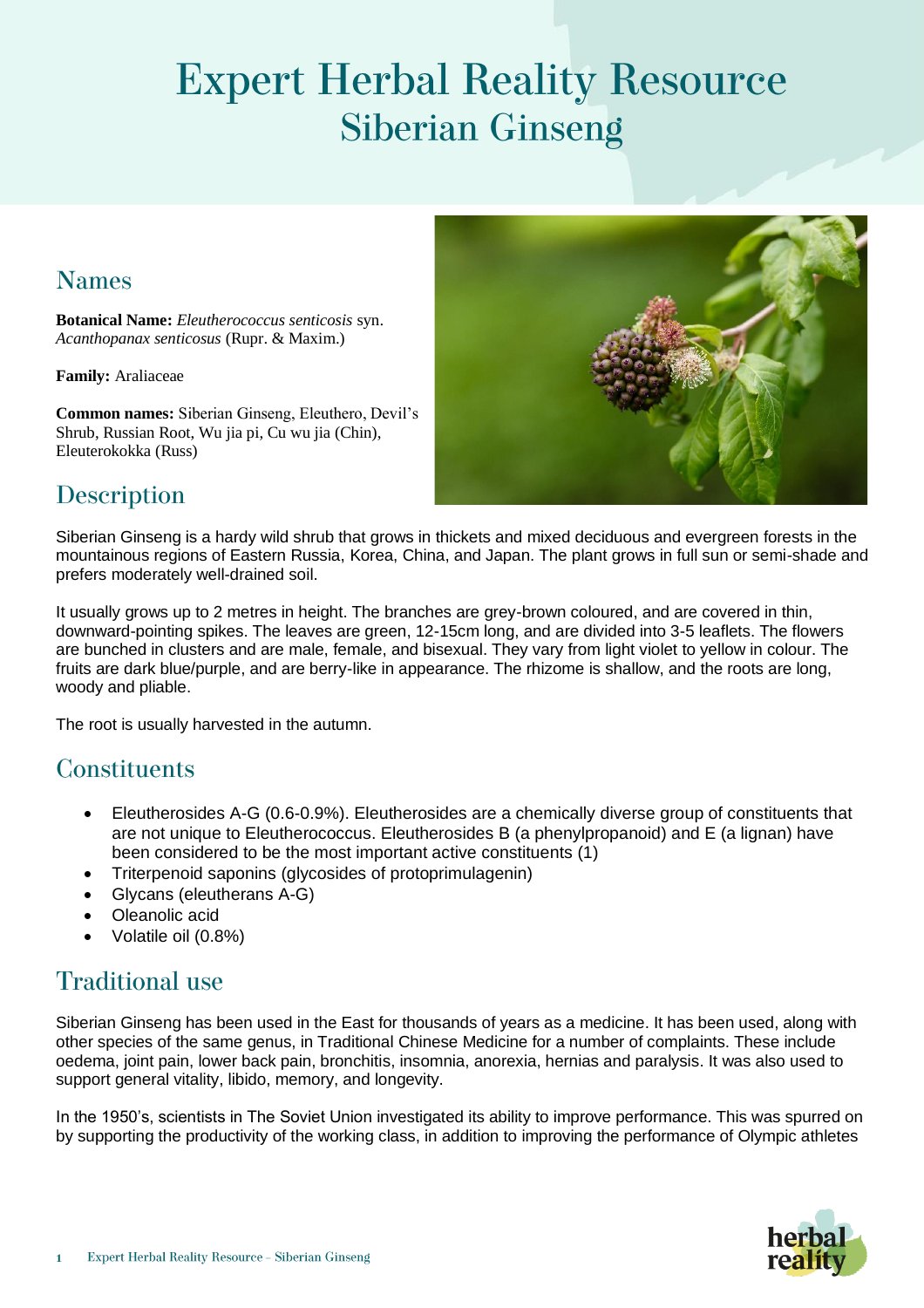and cosmonauts. It was thus included in the Soviet Pharmacopoeia. By 1976, 3 million people were using the herb regularly.

The common name of Siberian Ginseng evolved from the popularity of *Panax ginseng* in the West for its effects on energy and stamina. Panax was over-harvested as a result, and the expense was prohibitive. Siberian Ginseng may share properties with Panax, but they differ chemically and are not the same genus or species.

# **Traditional actions**

- **Adaptogenic**
- **Tonic**
- Immunomodulating
- Anticholesterolemic
- **Antioxidant**

**Taste:** sweet, slightly bitter, slightly warm

**Tissue state:** atrophy

#### What practitioners say



**Nervous system:** As an adaptogen, Siberian Ginseng is useful for those going through stressful periods and need extra support to help the system cope. This stress may be physical, such as the stress of training for athletes, or mental, such as the stress of preparing for exams. If someone is exhausted from overwork, illness, or other long-term stress, Siberian Ginseng is also indicated for the period of recovery. Those who suffer from chronic fatigue may find it useful, but it is to be used with caution here as it can be overly stimulating for sensitive people. People with ADHD may also find Siberian Ginseng helpful in a formula. Although it is generally not thought of for insomnia, it can be used in certain cases. It is appropriate for use in the elderly.

**Immune system:** If someone is experiencing frequent infections, it is important that other pathologies are ruled out. In the absence of other pathology, if low immunity is a part of the constitution of the patient, Siberian Ginseng can be helpful. It can be used prophylactically or at convalescence. Use during infection is not always recommended, traditionally. Siberian Ginseng may be advised as part of a complementary therapy alongside chemotherapy in cancer patients, though a herbalist would need to check for interactions with other medication.

**Cardiovascular system:** Although not a classic heart remedy, Siberian Ginseng shows anticholesterolemic activity and ban support the proper functioning of the heart and cardiovascular system. It improves oxygenation, which is one way it supports athletic performance. However, traditionally there is caution when using in people with high blood pressure.

#### Evidence

A recent review on the archival literature from the USSR's studies showed that the effects of eleutherococcus had been studied on cognitive performance, physical performance, cancer, pregnancy, cardiovascular disease, hearing impairment, and immunology. The impact on cognitive performance appeared to be dose-dependent. The studies found that a maintenance dose of Eleutherococcus improved physical work capacity, stamina, and

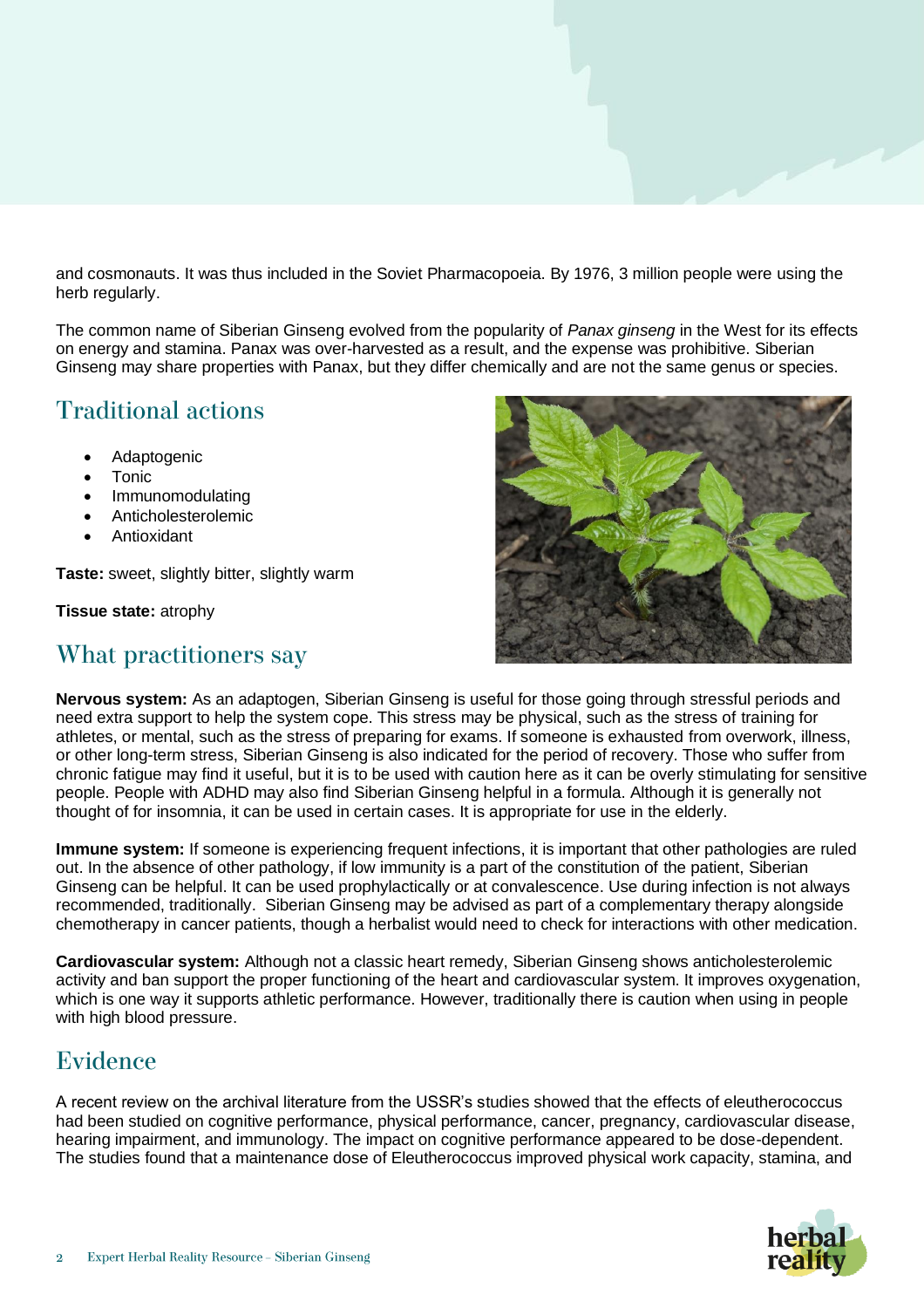recovery time. There was potential for the herb to be used as an influenza prophylaxis. Heterogenicity was observed in the cardiovascular studies, with mixed results on hypercholesterolaemia and hypertension, though there were improvements of symptoms in atherosclerotic participants. In pregnancy, reduced numbers of spontaneous miscarriage and improved birth outcomes were observed. Eleutherococcus treatment alongside chemotherapy improved quality of life and white blood cell recovery times. There was also an observed improvement in sensory parameters (2).

Several clinical studies support the use of Eleutherococcus as a herb that improves physical performance, though the study designs have been criticized av (3). Other studies have observed no difference in performance. There is a need for more rigorous human trials in this area to confirm this action.

When compared with an echinacea extract, Eleutherococcus improved total and LDL cholesterol, triglycerides and glucose in a sample of healthy males (4). Another trial found improvements in oxygen uptake and oxygen pulse (5).

A clinical trial with patients with herpes found that those receiving Eleutherococcus treatment experienced improvements in frequency, severity and duration of their episodes (6). Immunomodulatory activity has also been



observed, with the ethanol extract increasing lymphocyte count in healthy participants (7).

A number of animal studies have been conducted with Eleutherococcus, which highlights the need for further clinical trials, as animal studies frequently do not translate to human models.

# **Safety**

Traditional Russian literature suggests avoiding using Siberian Ginseng in cases of perimenopause, nervous tension or mania, or high blood pressure. The literature also suggests contraindications with hormonal or antipsychotic treatment, or coffee.

However, as there have been limited clinical trials on the safety of Siberian Ginseng, these claims are not supported by scientific literature. Studies have found that participants experience mild side effects such as headache, breast tenderness, and nervousness. The data on the effect on high blood pressure is inconclusive (barnes).

A case study observed lower plasma levels of digoxin when taken with Siberian Ginseng, so is not recommended in patients taking this type of medication.